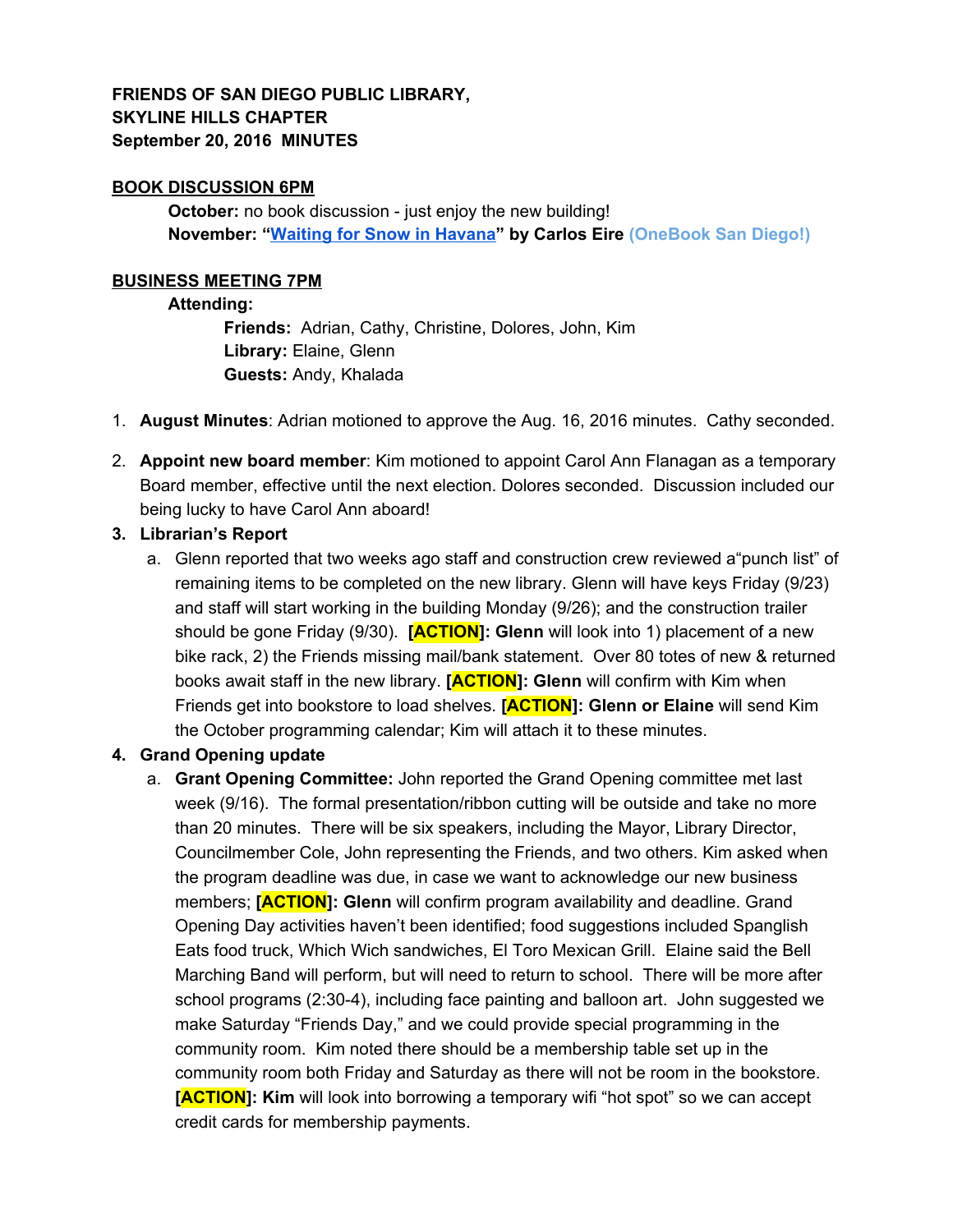b. **Library naming:** John reported that the Paradise Hills/Skyline Hills Community Planning Group voted (9/13) to support naming the new library "The Skyline Hills Archie Buggs Library." This is a suggestion to the city and not a binding vote. Friends' discussion ranged from wanting to support the Buggs family to concerns about associating the library with a violent act. Guest Khalada addressed specific community concerns regarding the naming, and a desire to come up with other inspiration local people more conducive to naming a library building after. Christine motioned to keep Skyline Hills Library name as is. Adrian seconded the motion. Further discussion included advising the City that it would be more appropriate to rename the Southeastern Division Police Station after Sgt. Archie **Skyline Hills** Buggs.

## 5. **Treasurer's / Membership reports**

- a. **Thank you Dolores!** Kim made a motion to spend \$300 toward matching funds for the Skyline Hills Library to purchase \$600 worth of books. These books will contain special bookplates that say, *"This book is a gift from the Friends honoring Dolores Latimer for her many outstanding years of service to the Friends and the Library."* Cathy seconded the motion. The Friends presented Dolores with flowers, and thanked her for her quarter century of dedicated service as a Friend and Treasurer!
- b. **Income / Expenses / Bank balance:** Kim shared the new spreadsheet which indicates monthly and year-to-date totals, along with the current bank balance. **[ACTION]: Cathy** will add all income and expenditures to this report, and Kim will include a copy with each month's agenda, to take the place of the oral report in order to save meeting time.
- c. **New Members:** Kim reported that we already have more new members than we had last year, and we can expect a significant increase after the Grand Opening!
- d. **What membership level gets blue bags? deferred to October meeting**.
- 6. **Proposed Budget:** Kim reviewed the proposed budget; we have \$4200 in the bank, and can reasonably expect to earn an additional \$3400. The budget suggests spending about \$5000. Dolores requested clarification on the time period;

it is a July 1, 2016-June 30, 2017 budget. John motioned to approve the budget and Dolores seconded.



| 2016 INCOME/EXPENSE          | <b>JULY</b> | <b>AUGUST</b> |
|------------------------------|-------------|---------------|
| <b>INCOME</b>                |             |               |
| <b>Memberships</b>           | 290.00      | 175.00        |
| Donations w/memberships      | 30.00       | 250.00        |
| Donation box (cash)          | 12.00       | 12.00         |
| <b>Book sales</b>            | 95.50       | 100.00        |
| Bake sale                    |             |               |
| Grants / awards              |             | 1,000.00      |
| Other                        |             |               |
| <b>TOTAL MONTHLY INCOME:</b> | 427.50      | 1,537.00      |

| <b>NET</b> (income less expenses) | 377.50 | 1,537.00          |
|-----------------------------------|--------|-------------------|
| Ending bank balance               |        | 2,738.82 4,275.82 |
| Beginning bank balance            |        | 2,361.32 2,738.82 |
| <b>TOTAL TRANSACTIONS:</b>        | 377.50 | 1.537.00          |
| (should equal NET above)          |        |                   |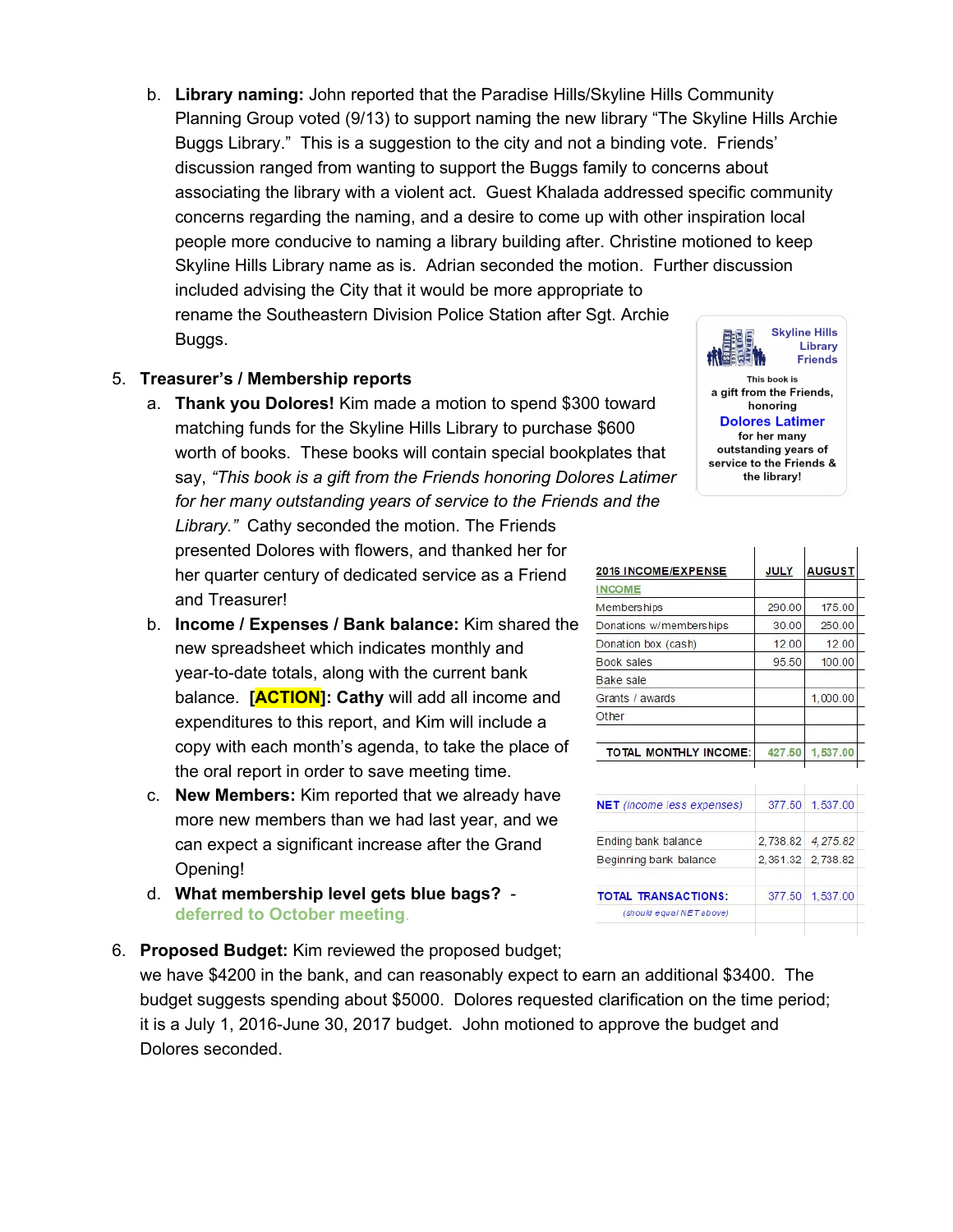## 7. **Strategic Plan deferred to October meeting**.

## **a. Bookstore update**

**Proposed hours:** Kim shared the proposed hours for the opening week (55 hours a week, 7 hours a day) and after (12 hours a week; four shifts of three hours each). During Grand Opening week, it was suggested we open 30 minutes after the library and close one hour prior to the library. There would be a morning shift and afternoon shift, with one hour of doubling up in the middle of the day. After Oct 24, bookstore days and times were proposed based on Google's analytics of when the Skyline Hills Library was busiest. **[ACTION]: Kim** will contact everyone individually to fill in the hours needed for Grand Opening week, and will staff the bookstore for whatever is left over. She will also request people take a regular schedule for the 4 weekly shifts after Oct. 24.

| <b>DATE</b>       | <b>LIBRARY</b><br><b>HOURS</b> | <b>BOOKSTORE</b><br><b>HOURS</b> | <b>VOLUNTEERS</b><br>(minimum shifts below)   |  |
|-------------------|--------------------------------|----------------------------------|-----------------------------------------------|--|
| FRI OCT 14        | <b>GRAND OPENING</b><br>$12-6$ | $12-6$                           | $12 - 6$<br>$12 - 6$<br>$\mathcal{P}$<br>Kim: |  |
| SAT OCT 15        | $9:30-6$                       | $10-5$                           | $10-2$<br>$1-5$<br>2<br>$\sqrt{2}$            |  |
| MON OCT 17        | $9:30-6$                       | $10-5$                           | $10-2$<br>$1 - 5$<br>?<br>$\sqrt{2}$          |  |
| <b>TUE OCT 18</b> | $11:30-8$                      | $12 - 7$                         | $12 - 4$<br>$3 - 7$<br>?<br>$\gamma$          |  |
| WED OCT 19        | $11:30-8$                      | $12 - 7$                         | $12 - 4$<br>$3 - 7$                           |  |
| THUR OCT 20       | $9:30-6$                       | $10-5$                           | $1 - 5$<br>$10 - 2$<br>2<br>$\sqrt{ }$        |  |
| FRI OCT 21        | $9:30-6$                       | $10-5$                           | $1 - 5$<br>$10-2$                             |  |
| SAT OCT 22        | $9:30-6$                       | $10-5$                           | 2<br>$10 - 2$<br>$1 - 5$<br>$\gamma$          |  |
|                   |                                |                                  |                                               |  |

a. **Volunteers needed:** both guests Andy and Khalada indicated interest in volunteering for the bookstore as well. **[ACTION]: Kim** will add them to the

| <b>DATE</b><br>(after 10/24) | <b>LIBRARY</b><br><b>HOURS</b>               | <b>BOOKSTORE</b><br><b>HOURS</b> |  |  |
|------------------------------|----------------------------------------------|----------------------------------|--|--|
| <b>MON</b>                   | $9:30-6$<br>$(10-2)$ hi vol <sup>*</sup> )   | $10-1$                           |  |  |
| <b>TUE</b>                   | $11:30-8$                                    |                                  |  |  |
| <b>WED</b>                   | $11:30-8$<br>$(4 - 7)$ hi vol <sup>*</sup> ) | $3 - 6$                          |  |  |
| <b>THUR</b>                  | $9:30-6$                                     |                                  |  |  |
| <b>FRI</b>                   | $(11 - 2 \text{ hi vol}^*)$<br>$9:30-6$      | $10 - 1$                         |  |  |
| <b>SAT</b>                   | $(11-2 hivol^*)$<br>$9:30-6$                 | $10 - 1$                         |  |  |
|                              |                                              |                                  |  |  |

email & volunteer contact lists.

b. **Bookstore Inventory:** Glenn mentioned the Friends can get into the bookstore after the staff are back in on Monday. Kim noted we have about 60 bags/boxes of books that need to go into the bookstore and get organized on its 72 shelves. **[ACTION]: Kim** will be contacting Friends for help in loading the bookstore starting next week.